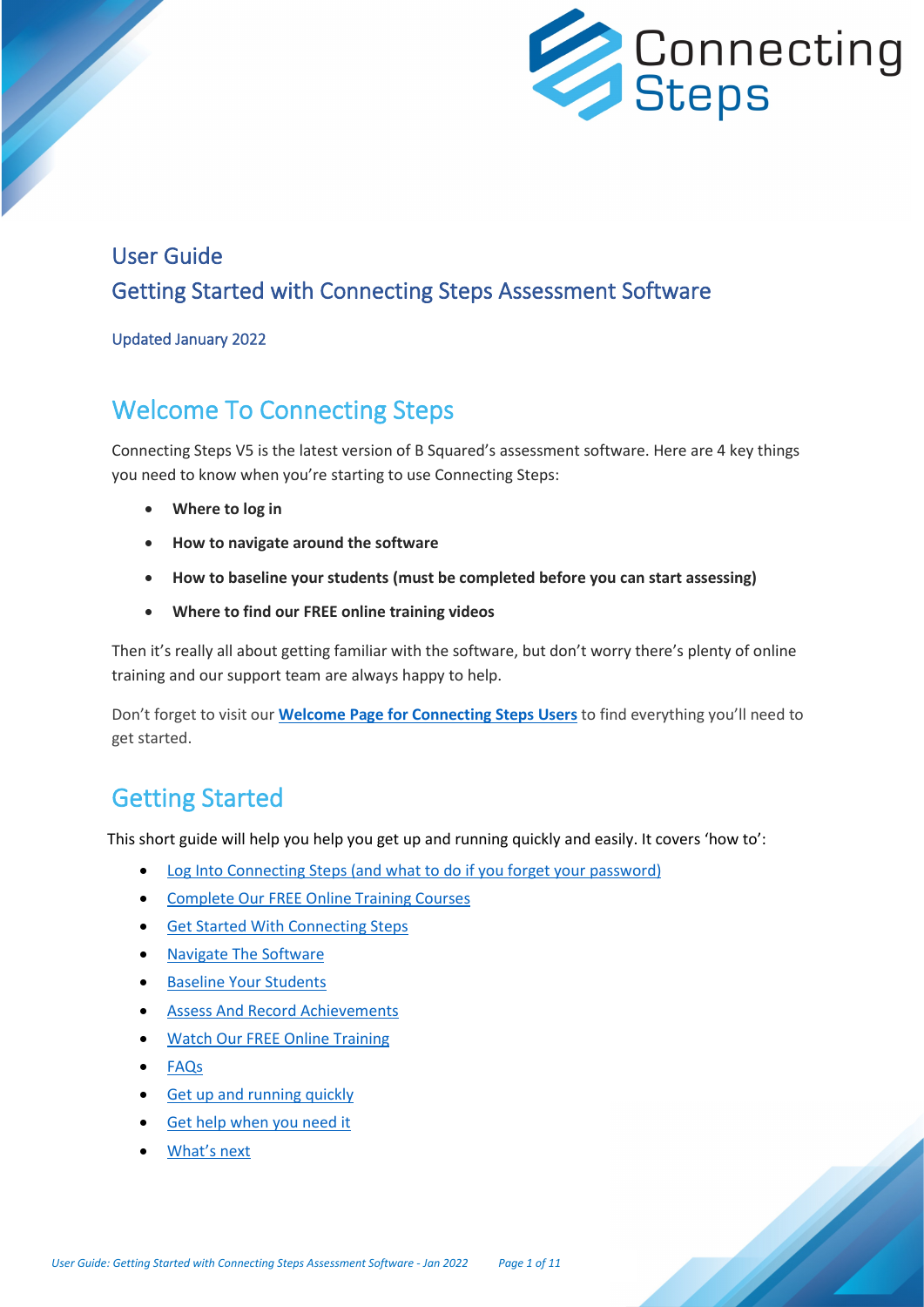

# Log Into Connecting Steps

Here's how to log in:

- 1. Visit<https://uk.connectingsteps.com/> (or<https://au.connectingsteps.com/> if you're in Australia or New Zealand)
- 2. Enter your email address and password
- 3. Click 'Sign In'
- 4. Search the support site for help <https://support.bsquared.co.uk/connecting-steps-v5/>

#### *Forgot your password?*

It happens, don't worry, just click on the 'Forgot Password' link in the login screen and you will be sent an email with a link to reset your password.

**Note:** Your login email address is not case sensitive. A password must be a minimum of 10 characters and include AT LEAST 3 of the following types of characters: lowercase, uppercase, number or special character.

## <span id="page-1-0"></span>Complete Our FREE Online Training Courses

Our FREE online training courses have been designed to help users learn how to use our software and get the most out of all of its features. Online training means that all staff can get training, and the training can be completed by each user at a pace that works for them. It also means future staff can access the same training when they need it.

• *Whole School Introduction*

**Visit:** [https://support.bsquared.co.uk/courses/whole-school-introduction](https://support.bsquared.co.uk/courses/whole-school-introduction?utm_source=V5-Onboarding&utm_medium=Guides&utm_campaign=User-Guide)

This course is perfect for users who have are about to start using our software but have no knowledge of what our systems do. The course goes into detail about the capabilities of each of our products and how they are ideally used.

• *Connecting Steps V5 Training for Teachers*

**Visit:** [https://support.bsquared.co.uk/courses/connecting-steps-v5-training-for-teachers](https://support.bsquared.co.uk/courses/connecting-steps-v5-training-for-teachers?utm_source=V5-Onboarding&utm_medium=Guides&utm_campaign=User-Guide) This course is aimed at new users of Connecting Steps. The course goes through the majority of the screens, how they work and how they can be used within your setting. At the end of this course, you will have a good understanding of how Connecting Steps works and how to get started. You will also know the benefits it delivers and how Connecting Steps can be used effectively to track and analyse progression of students no matter how they progress.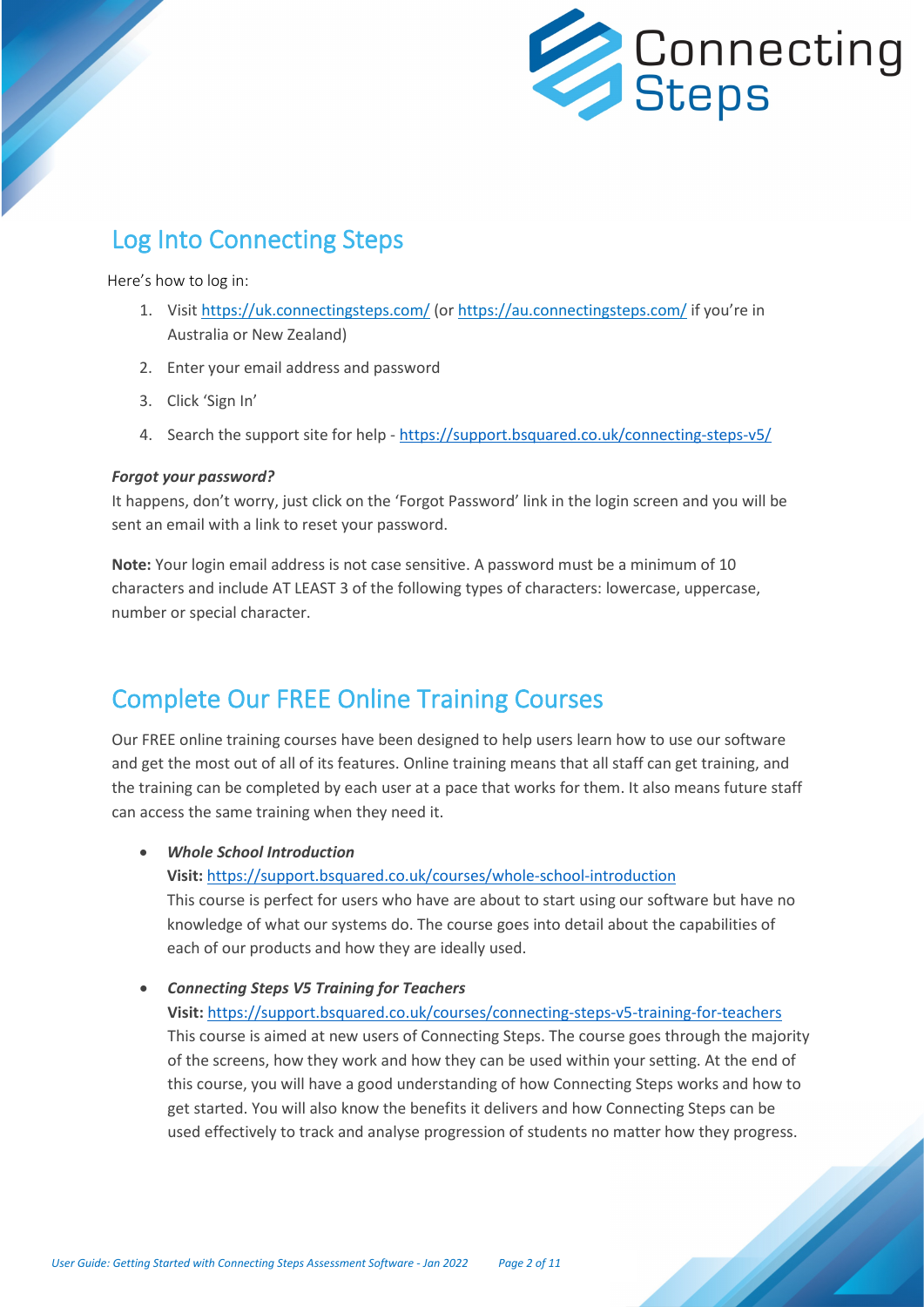

# <span id="page-2-0"></span>Get Started With Connecting Steps

We've also created a series of video guides to help you get up and running quickly and easily with Connecting Steps. Please take the time to watch them to familiarise yourself with the software and ensure everything is set up correctly for your school to start using Connecting Steps.

• *First Steps with Connecting Steps* **Watch:** [https://support.bsquared.co.uk/connecting-steps-v5/first-steps-with-connecting](https://support.bsquared.co.uk/connecting-steps-v5/first-steps-with-connecting-steps-v5?utm_source=V5-Onboarding&utm_medium=Guides&utm_campaign=User-Guide)[steps-v5](https://support.bsquared.co.uk/connecting-steps-v5/first-steps-with-connecting-steps-v5?utm_source=V5-Onboarding&utm_medium=Guides&utm_campaign=User-Guide)

This video helps you get familiar with the software, explains the key screens and shows how to navigate your way around. It's under 20 minutes and packed full of useful information, so please watch it before you dive in.

• *Set your default frameworks in MyBSquared* **Watch:** [https://support.bsquared.co.uk/connecting-steps-v5/managing-frameworks-books](https://support.bsquared.co.uk/connecting-steps-v5/managing-frameworks-books-and-structures?utm_source=V5-Onboarding&utm_medium=Guides&utm_campaign=User-Guide)[and-structures](https://support.bsquared.co.uk/connecting-steps-v5/managing-frameworks-books-and-structures?utm_source=V5-Onboarding&utm_medium=Guides&utm_campaign=User-Guide)

<span id="page-2-1"></span>Before you sign into Connecting Steps for the first time, you need to set your default frameworks in MyBSquared. Until this has been done, your assessment frameworks drop down menu will remain blank and you won't be able to add any assessments. If you do not have access to our administration portal MyBSquared, you need to ask a B Squared administrator at your school to do this.

# Navigate The Software

These short videos introduce key screens within Connecting Steps and explain how to use them.

• *Introduction to the Individual Assessment screen* **Watch:**[https://support.bsquared.co.uk/connecting-steps-v5/introduction-to-the-individual](https://support.bsquared.co.uk/connecting-steps-v5/introduction-to-the-individual-assessment-screen?utm_source=V5-Onboarding&utm_medium=Guides&utm_campaign=User-Guide)[assessment-screen](https://support.bsquared.co.uk/connecting-steps-v5/introduction-to-the-individual-assessment-screen?utm_source=V5-Onboarding&utm_medium=Guides&utm_campaign=User-Guide) This video explains all the different features of the Individual Assessment screen.

• *Introduction to the Group Assessment by Level screen* **Watch:** [https://support.bsquared.co.uk/connecting-steps-v5/introduction-to-the-group](https://support.bsquared.co.uk/connecting-steps-v5/introduction-to-the-group-assessment-by-level-screen?utm_source=V5-Onboarding&utm_medium=Guides&utm_campaign=User-Guide)[assessment-by-level-screen](https://support.bsquared.co.uk/connecting-steps-v5/introduction-to-the-group-assessment-by-level-screen?utm_source=V5-Onboarding&utm_medium=Guides&utm_campaign=User-Guide)

This video explains the different features of the Group Assessment by Level screen. It is used to assess a group of students working on a similar project on the same level or year. See the whole class on one screen at the same time and update an assessment point for the whole class with one click.

• *Using Favourites*

**Watch:** [https://support.bsquared.co.uk/connecting-steps-v5/using-favourites](https://support.bsquared.co.uk/connecting-steps-v5/using-favourites?utm_source=V5-Onboarding&utm_medium=Guides&utm_campaign=User-Guide) This video explains how to use the new favourites feature in Connecting Steps.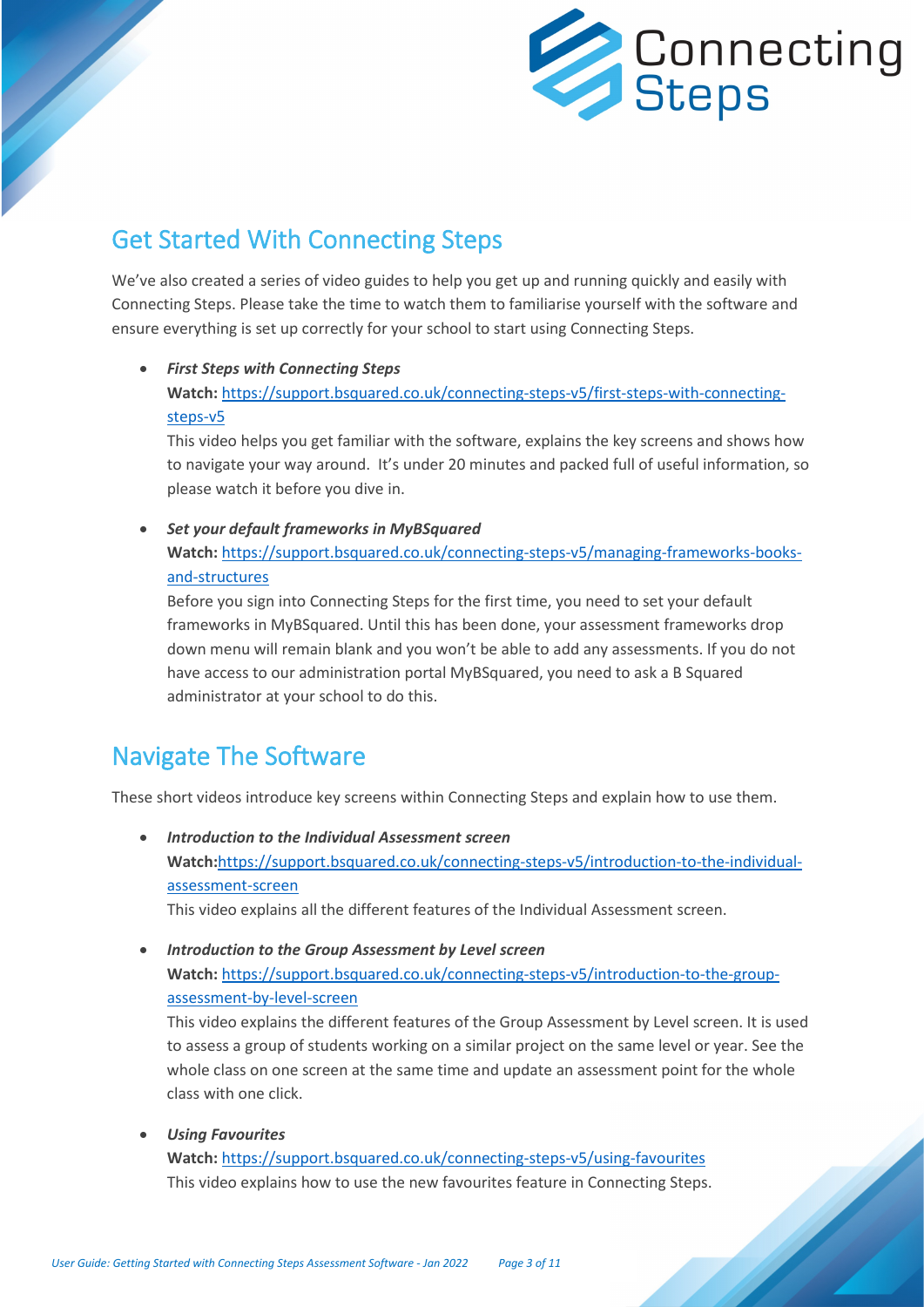

## <span id="page-3-0"></span>Baseline Your Students

**Watch the 3-minute video: [https://support.bsquared.co.uk/connecting-steps-v5/how-to-baseline](https://support.bsquared.co.uk/connecting-steps-v5/how-to-baseline-students?utm_source=V5-Onboarding&utm_medium=Guides&utm_campaign=User-Guide)[students](https://support.bsquared.co.uk/connecting-steps-v5/how-to-baseline-students?utm_source=V5-Onboarding&utm_medium=Guides&utm_campaign=User-Guide)**

Connecting Steps uses a baseline as a starting point for each student within each subject and profile. The baseline records a student's achievements on the date that you start to assess that student. It needs to be set up in Connecting Steps.

It's important to baseline all students because without a baseline, reports will have no record of a student's starting point, and progression can't be shown correctly. Students will not be included in graphs or reports without a baseline.

Our video guide explains how to baseline students in Connecting Steps on the Individual Assessment Screen or Level Summary screens. Students need to be baselined on the framework they are working on, in the subjects you are using. The system will warn you if there is no baseline.

**Note:** If you require a blank .pdf copy of your purchased framework content to reference whilst baselining, please just get in touch with our support team!

### Baselining a student on the Individual Assessment Screen

- 1. Log into Connecting Steps.
- 2. Navigate to Individual Assessment in Connecting Steps.
- 3. Select the required group, class and student from the drop-down lists in the Selection panel.
- 4. Select the required curriculum, subject area and level.
- 5. Click the Complete Level icon. The Set Level complete window opens.
- 6. Click Set baseline by setting this level as the current level.
- 7. Click on the date you want to use. We strongly recommend using the Framework start date as your baseline date.
- 8. Click Save.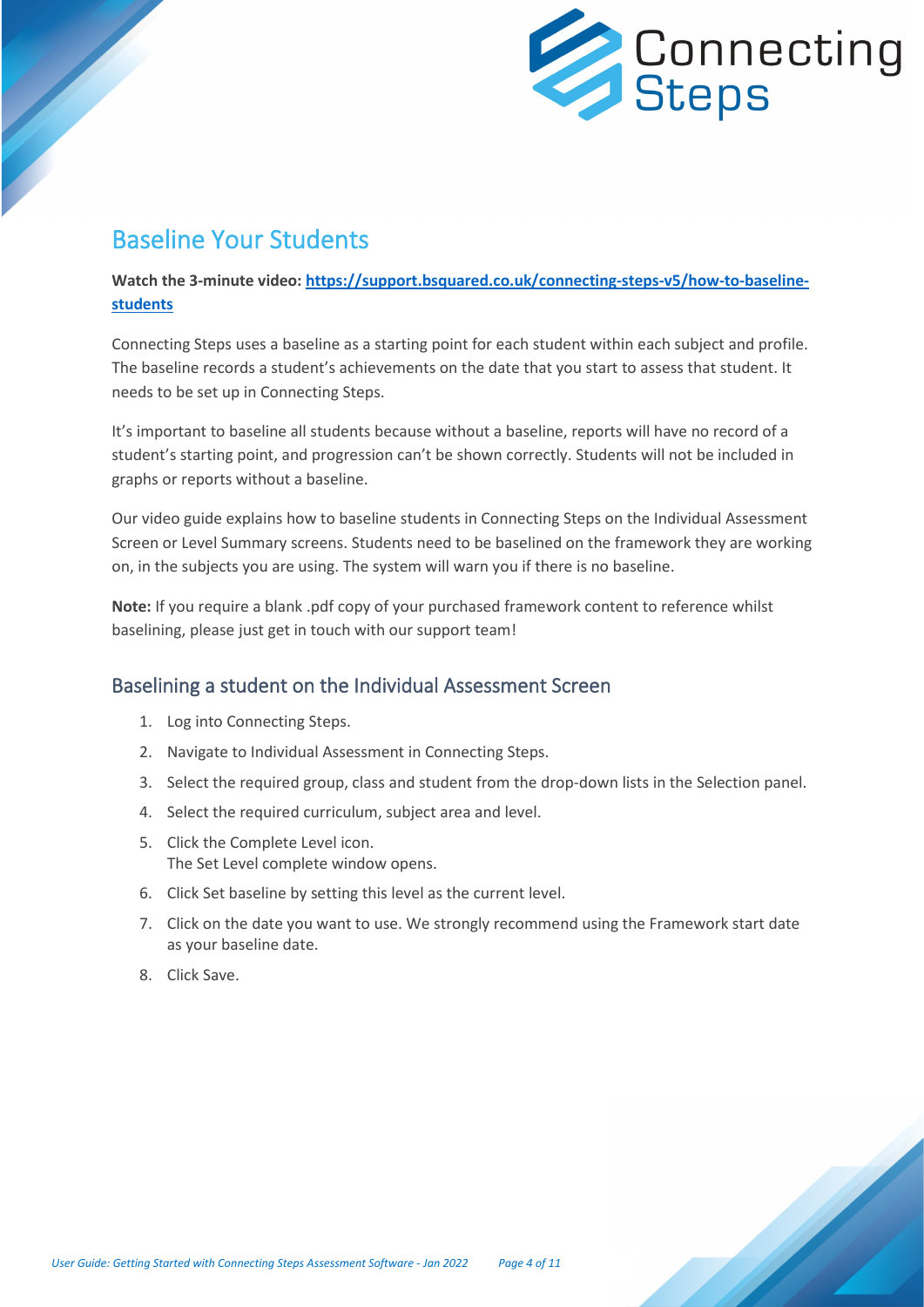

### Baselining in the Individual Level Summary screen

To baseline a student in a particular subject:

- 1. Log into Connecting Steps.
- 2. Navigate to Assessments | Individual Level Summary in Connecting Steps.
- 3. Select the required group type, group, student and framework from the drop-down lists in the selection panel. Your selection displays on screen.
- 4. Click Add Baseline (top right).
- 5. Select the date type from the drop-down list.
	- Framework start date admission date of the student or the day the student started a particular framework.
	- Current date today's date.
	- Custom date enter the date you require by clicking on the Today calendar icon.
- 6. Click the level you want the baseline to start from. The letter B appears indicating this is the baseline. The letter C indicates the current level

**\*Note: Use the level the student is currently on as the baseline\***

### Baselining in the Group Level Summary screen

#### **\*It's extremely quick to view and baseline a group of students all in one go using this screen\***

- 1. Log into Connecting Steps.
- 2. Navigate to Assessments | Group Level Summary in Connecting Steps.
- 3. Follow instructions 3-6 above (as per *Baselining in the Individual Level Summary screen*).

### How to delete a Baseline

### **Watch the 1-minute video: [https://support.bsquared.co.uk/connecting-steps-v5/how-to-delete-a](https://support.bsquared.co.uk/connecting-steps-v5/how-to-delete-a-baseline?utm_source=V5-Onboarding&utm_medium=Guides&utm_campaign=User-Guide)[baseline](https://support.bsquared.co.uk/connecting-steps-v5/how-to-delete-a-baseline?utm_source=V5-Onboarding&utm_medium=Guides&utm_campaign=User-Guide)**

Our video guide explains how to delete a baseline in Connecting Steps on the Individual Level Summary screen.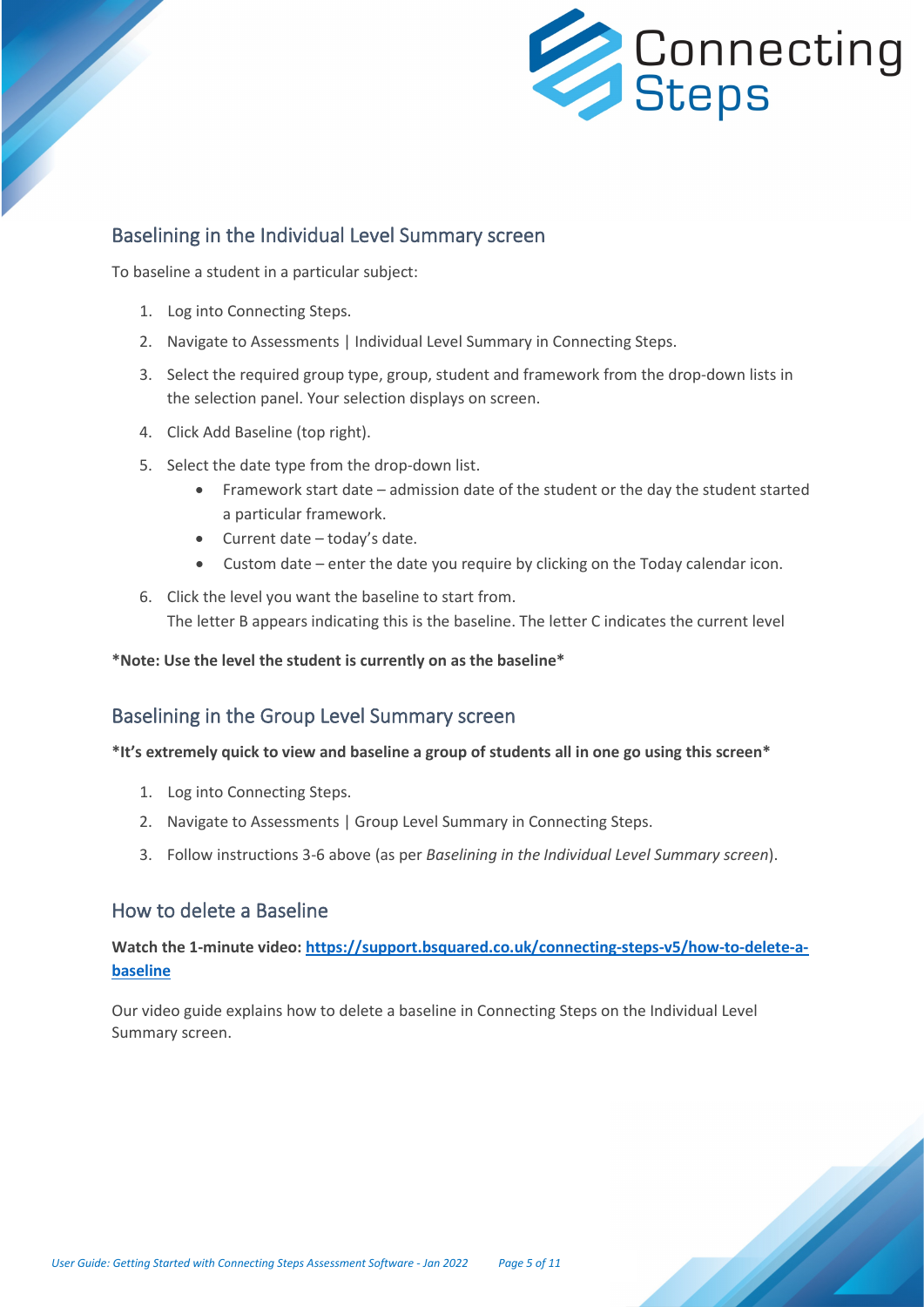

## <span id="page-5-0"></span>Assess And Record Achievements

**Watch the 3-minute video: [https://support.bsquared.co.uk/connecting-steps-v5/how-to-assess](https://support.bsquared.co.uk/connecting-steps-v5/how-to-assess-and-record-achievements?utm_source=V5-Onboarding&utm_medium=Guides&utm_campaign=User-Guide)[and-record-achievements](https://support.bsquared.co.uk/connecting-steps-v5/how-to-assess-and-record-achievements?utm_source=V5-Onboarding&utm_medium=Guides&utm_campaign=User-Guide)**

### Adding achievements

Student progress is measured by their achievements. To accurately assess a student's progress you must add achievements. You can add achievements on any of the assessment screens and on the Assessments left to achieve report screen. Achievements can also be added retrospectively.

#### *To add achievements*

- 1. Navigate to the required assessment screen in Connecting Steps.
- 2. Make the required selections from the Selection panel.
- 3. Click Add Achievement.

**Note:** the default date an achievement is added is today's date. You can change to an earlier date by clicking the calendar icon and selecting a different date.

- 4. Click the required achievement in the drop-down list.
- 5. Click on an assessment point on the screen and the achievement you selected appears in the assessment point.

#### *To assign an achievement to a group*

- 1. Navigate to the Group Assessment by Level or Group Assessment by Strand screen in Connecting Steps.
- 2. Make the required selections from the Selection panel.
- 3. Click Add Achievement.
- 4. Click Assign to Whole Group.
- 5. Click the required achievement.
- 6. Click the tick box next to the required assessment points. Connecting Steps marks the assessment points with the selected achievement.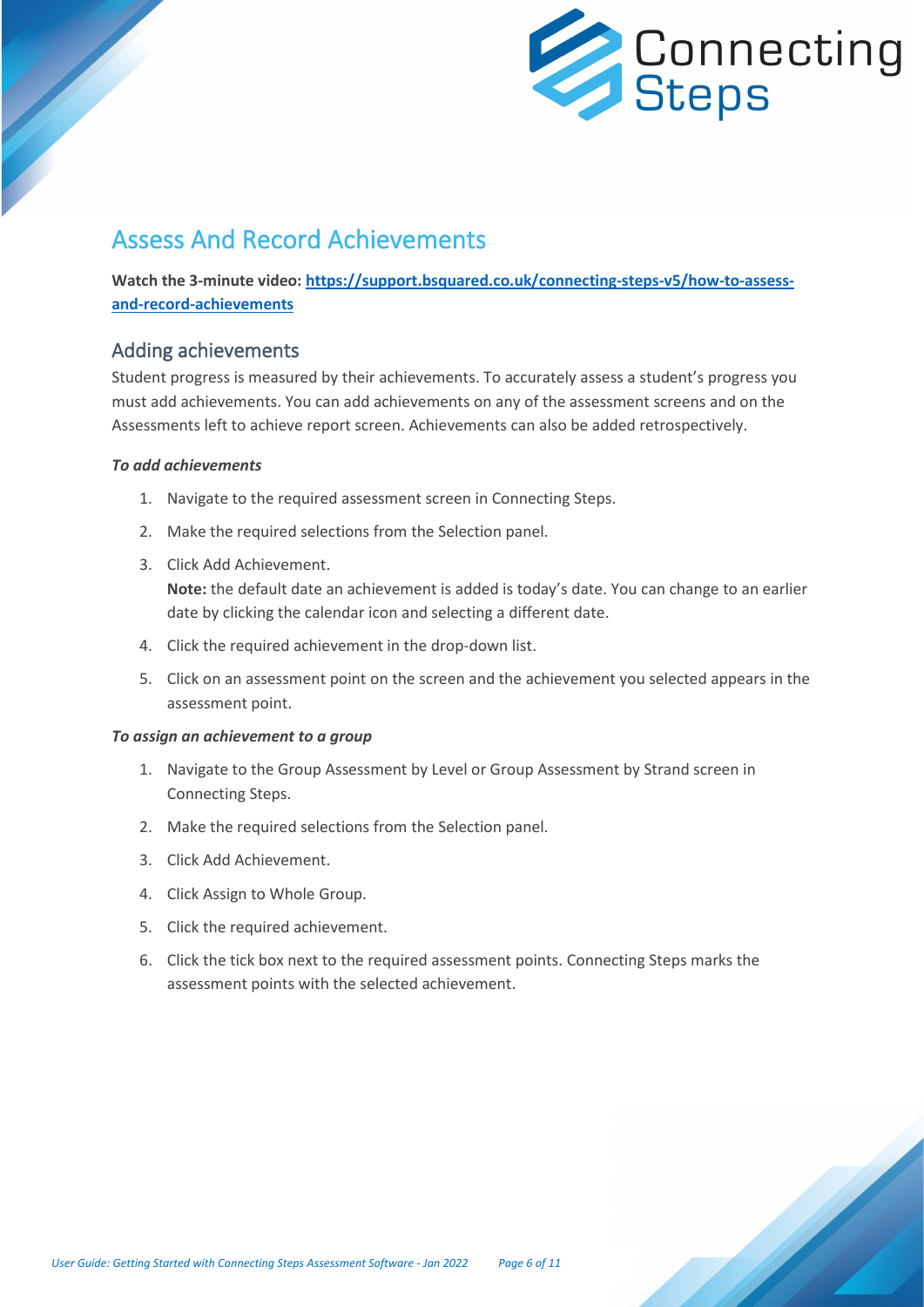

### Deleting an achievement

**Watch the 3-minute video: [https://support.bsquared.co.uk/connecting-steps-v5/how-to-delete](https://support.bsquared.co.uk/connecting-steps-v5/how-to-delete-and-achievement?utm_source=V5-Onboarding&utm_medium=Guides&utm_campaign=User-Guide)[and-achievement](https://support.bsquared.co.uk/connecting-steps-v5/how-to-delete-and-achievement?utm_source=V5-Onboarding&utm_medium=Guides&utm_campaign=User-Guide)**

You may need to delete an achievement if you've added the wrong one by mistake:

- 1. Navigate to the assessment screen where the achievement was added.
- 2. Click History at the bottom of the screen. The achievements for that particular assessment will display.
- 3. Mouse over the achievement you want to delete, a bin icon appears in the corner, click the bin icon to delete the achievement.

### How to know when a level is complete

**Watch the 3-minute video: [https://support.bsquared.co.uk/connecting-steps-v5/how-to-know](https://support.bsquared.co.uk/connecting-steps-v5/how-to-know-when-a-level-is-complete?utm_source=V5-Onboarding&utm_medium=Guides&utm_campaign=User-Guide)[when-a-level-is-complete](https://support.bsquared.co.uk/connecting-steps-v5/how-to-know-when-a-level-is-complete?utm_source=V5-Onboarding&utm_medium=Guides&utm_campaign=User-Guide)**

This video explains how to decide when a level is complete in Connecting Steps. By default the system will use the best fit percentage your school has set, but you can also mark levels complete individually.

- 1. Navigate to Individual Assessment.
- 2. Select Group type, Group, Student, Framework, Subject, Profile and Level in the drop down lists in the Selection panel.
- 3. Click the Complete Level icon. The Set level complete window opens.
- 4. Click Level Complete.
- 5. Click the required date.
- 6. Click Save.

Connecting Steps marks the level complete for this student.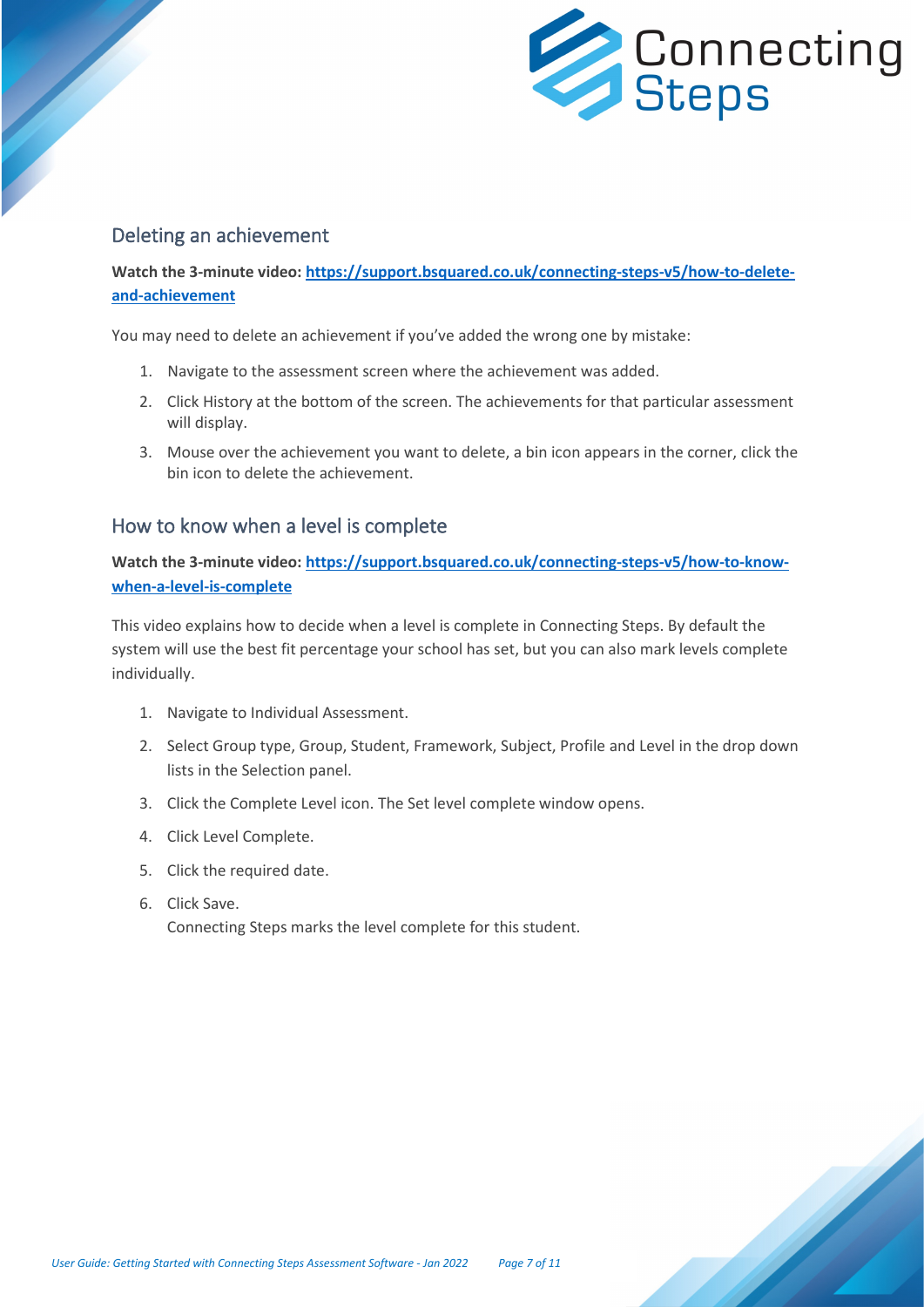

# <span id="page-7-0"></span>Watch Our FREE Online Training

**You can find our online training course** *Connecting Steps V5 Training for Teachers* **here: [https://support.bsquared.co.uk/courses/connecting-steps-v5-training-for-teachers](https://support.bsquared.co.uk/courses/connecting-steps-v5-training-for-teachers?utm_source=V5-Onboarding&utm_medium=Guides&utm_campaign=User-Guide)**

**You can find our online training videos for Connecting Steps here: [https://support.bsquared.co.uk/connecting-steps-v5/category/video-guides](https://support.bsquared.co.uk/connecting-steps-v5/category/video-guides?utm_source=V5-Onboarding&utm_medium=Guides&utm_campaign=User-Guide)**

**The knowledgebase on our support website also has a dedicated Connecting Steps section full of tips to help you get up to speed quickly: [https://support.bsquared.co.uk/connecting-steps-v5](https://support.bsquared.co.uk/connecting-steps-v5?utm_source=V5-Onboarding&utm_medium=Guides&utm_campaign=User-Guide)**

## Bite-sized online training

We've created a series of bite-sized online training videos to help you get up and running quickly and easily. The videos can be accessed online on our website, anytime - to improve your knowledge of the software or to work through if you're stuck on something. Here's a list with direct links:

### Connecting Steps training videos for Assessments

- **First Steps with Connecting Steps** [https://support.bsquared.co.uk/connecting-steps-v5/first-steps-with-connecting-steps-v5](https://support.bsquared.co.uk/connecting-steps-v5/first-steps-with-connecting-steps-v5?utm_source=V5-Onboarding&utm_medium=Guides&utm_campaign=User-Guide)
- **How to baseline students** [https://support.bsquared.co.uk/connecting-steps-v5/how-to-baseline-students](https://support.bsquared.co.uk/connecting-steps-v5/how-to-baseline-students?utm_source=V5-Onboarding&utm_medium=Guides&utm_campaign=User-Guide)
- **How to delete a baseline** [https://support.bsquared.co.uk/connecting-steps-v5/how-to-delete-a-baseline](https://support.bsquared.co.uk/connecting-steps-v5/how-to-delete-a-baseline?utm_source=V5-Onboarding&utm_medium=Guides&utm_campaign=User-Guide)
- **How to assess and record achievements** [https://support.bsquared.co.uk/connecting-steps-v5/how-to-assess-and-record](https://support.bsquared.co.uk/connecting-steps-v5/how-to-assess-and-record-achievements?utm_source=V5-Onboarding&utm_medium=Guides&utm_campaign=User-Guide)[achievements](https://support.bsquared.co.uk/connecting-steps-v5/how-to-assess-and-record-achievements?utm_source=V5-Onboarding&utm_medium=Guides&utm_campaign=User-Guide)
- **How to delete an achievement** [https://support.bsquared.co.uk/connecting-steps-v5/how-to-delete-and-achievement](https://support.bsquared.co.uk/connecting-steps-v5/how-to-delete-and-achievement?utm_source=V5-Onboarding&utm_medium=Guides&utm_campaign=User-Guide)
- **Using favourites** [https://support.bsquared.co.uk/connecting-steps-v5/using-favourites](https://support.bsquared.co.uk/connecting-steps-v5/using-favourites?utm_source=V5-Onboarding&utm_medium=Guides&utm_campaign=User-Guide)
- **How to know when a level is complete** [https://support.bsquared.co.uk/connecting-steps-v5/how-to-know-when-a-level-is](https://support.bsquared.co.uk/connecting-steps-v5/how-to-know-when-a-level-is-complete?utm_source=V5-Onboarding&utm_medium=Guides&utm_campaign=User-Guide)[complete](https://support.bsquared.co.uk/connecting-steps-v5/how-to-know-when-a-level-is-complete?utm_source=V5-Onboarding&utm_medium=Guides&utm_campaign=User-Guide)
- **How to show really small steps of progress using the donut charts** [https://support.bsquared.co.uk/connecting-steps-v5/how-to-show-small-steps-of-progress](https://support.bsquared.co.uk/connecting-steps-v5/how-to-show-small-steps-of-progress-using-the-donut-charts?utm_source=V5-Onboarding&utm_medium=Guides&utm_campaign=User-Guide)[using-the-donut-charts](https://support.bsquared.co.uk/connecting-steps-v5/how-to-show-small-steps-of-progress-using-the-donut-charts?utm_source=V5-Onboarding&utm_medium=Guides&utm_campaign=User-Guide)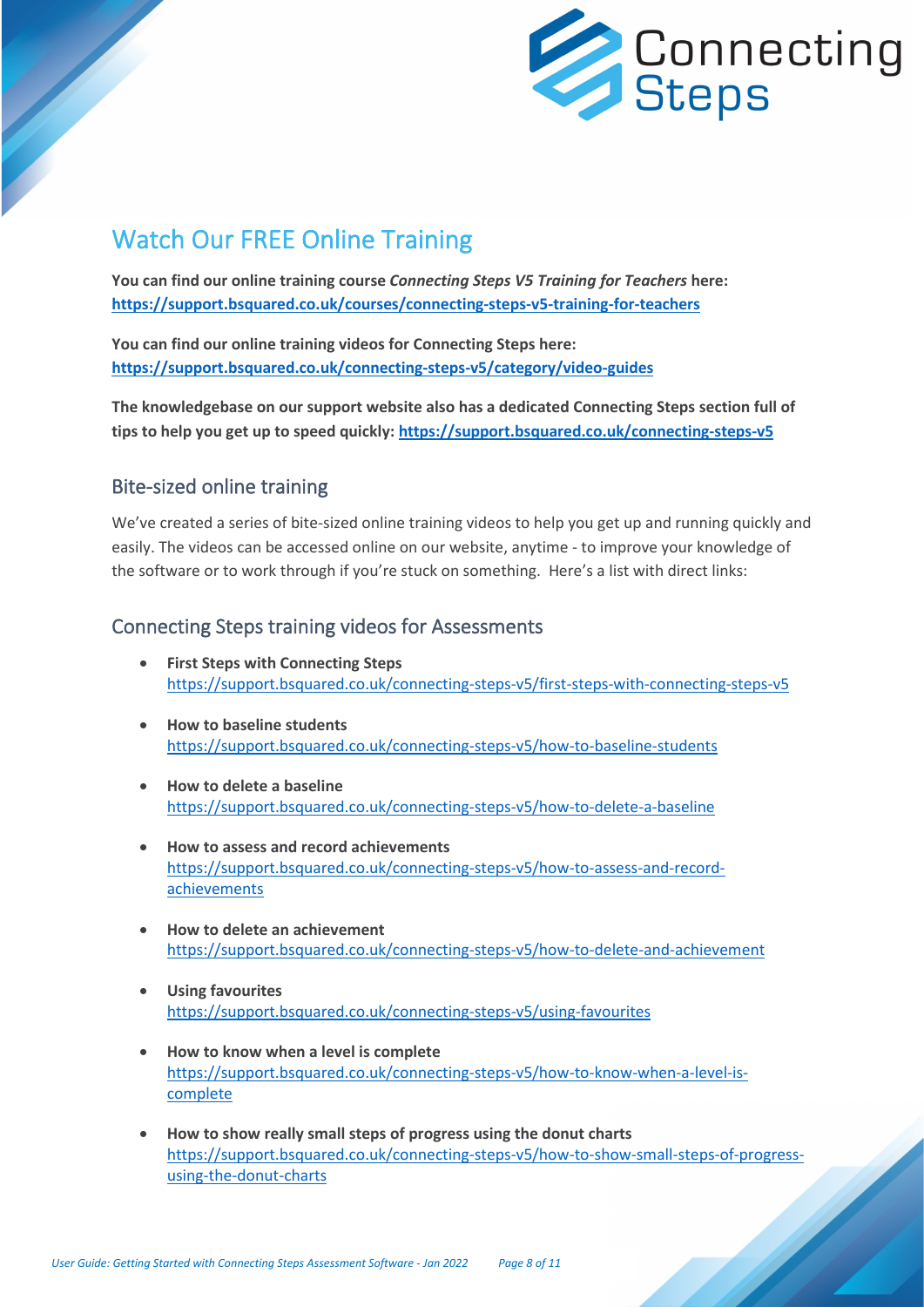

### Connecting Steps training guide and videos for Graphing and Reporting

- **Getting Started Guide – Using Reports in Connecting Steps to Show Progress** [https://support.bsquared.co.uk/connecting-steps-v5/getting-started-reports](https://support.bsquared.co.uk/connecting-steps-v5/getting-started-reports?utm_source=V5-Onboarding&utm_medium=Guides&utm_campaign=User-Guide)
- **Introducing the Achievements on Multiple Levels report** [https://support.bsquared.co.uk/connecting-steps-v5/introducing-achievements-on-multiple](https://support.bsquared.co.uk/connecting-steps-v5/introducing-achievements-on-multiple-levels-report-in-v5?utm_source=V5-Onboarding&utm_medium=Guides&utm_campaign=User-Guide)[levels-report-in-v5](https://support.bsquared.co.uk/connecting-steps-v5/introducing-achievements-on-multiple-levels-report-in-v5?utm_source=V5-Onboarding&utm_medium=Guides&utm_campaign=User-Guide)
- **Introducing the Assessments Changed report** [https://support.bsquared.co.uk/connecting-steps-v5/introducing-assessment-changed](https://support.bsquared.co.uk/connecting-steps-v5/introducing-assessment-changed-report-in-v5/?utm_source=V5-Onboarding&utm_medium=Guides&utm_campaign=User-Guide)[report-in-v5](https://support.bsquared.co.uk/connecting-steps-v5/introducing-assessment-changed-report-in-v5/?utm_source=V5-Onboarding&utm_medium=Guides&utm_campaign=User-Guide)
- **Introducing the new Achievement Progress report** [https://support.bsquared.co.uk/connecting-steps-v5/introducing-the-new-achievement](https://support.bsquared.co.uk/connecting-steps-v5/introducing-the-new-achievement-progress-report?utm_source=V5-Onboarding&utm_medium=Guides&utm_campaign=User-Guide)[progress-report](https://support.bsquared.co.uk/connecting-steps-v5/introducing-the-new-achievement-progress-report?utm_source=V5-Onboarding&utm_medium=Guides&utm_campaign=User-Guide)
- **Introducing the new Non-Linear Progress report** [https://support.bsquared.co.uk/connecting-steps-v5/introducing-the-new-non-linear](https://support.bsquared.co.uk/connecting-steps-v5/introducing-the-new-non-linear-progress-report-in-v5?utm_source=V5-Onboarding&utm_medium=Guides&utm_campaign=User-Guide)[progress-report-in-v5](https://support.bsquared.co.uk/connecting-steps-v5/introducing-the-new-non-linear-progress-report-in-v5?utm_source=V5-Onboarding&utm_medium=Guides&utm_campaign=User-Guide)
- **Introducing the new Overall Progress report** [https://support.bsquared.co.uk/connecting-steps-v5/introducing-the-new-overall-progress](https://support.bsquared.co.uk/connecting-steps-v5/introducing-the-new-overall-progress-report-in-v5?utm_source=V5-Onboarding&utm_medium=Guides&utm_campaign=User-Guide)[report-in-v5](https://support.bsquared.co.uk/connecting-steps-v5/introducing-the-new-overall-progress-report-in-v5?utm_source=V5-Onboarding&utm_medium=Guides&utm_campaign=User-Guide)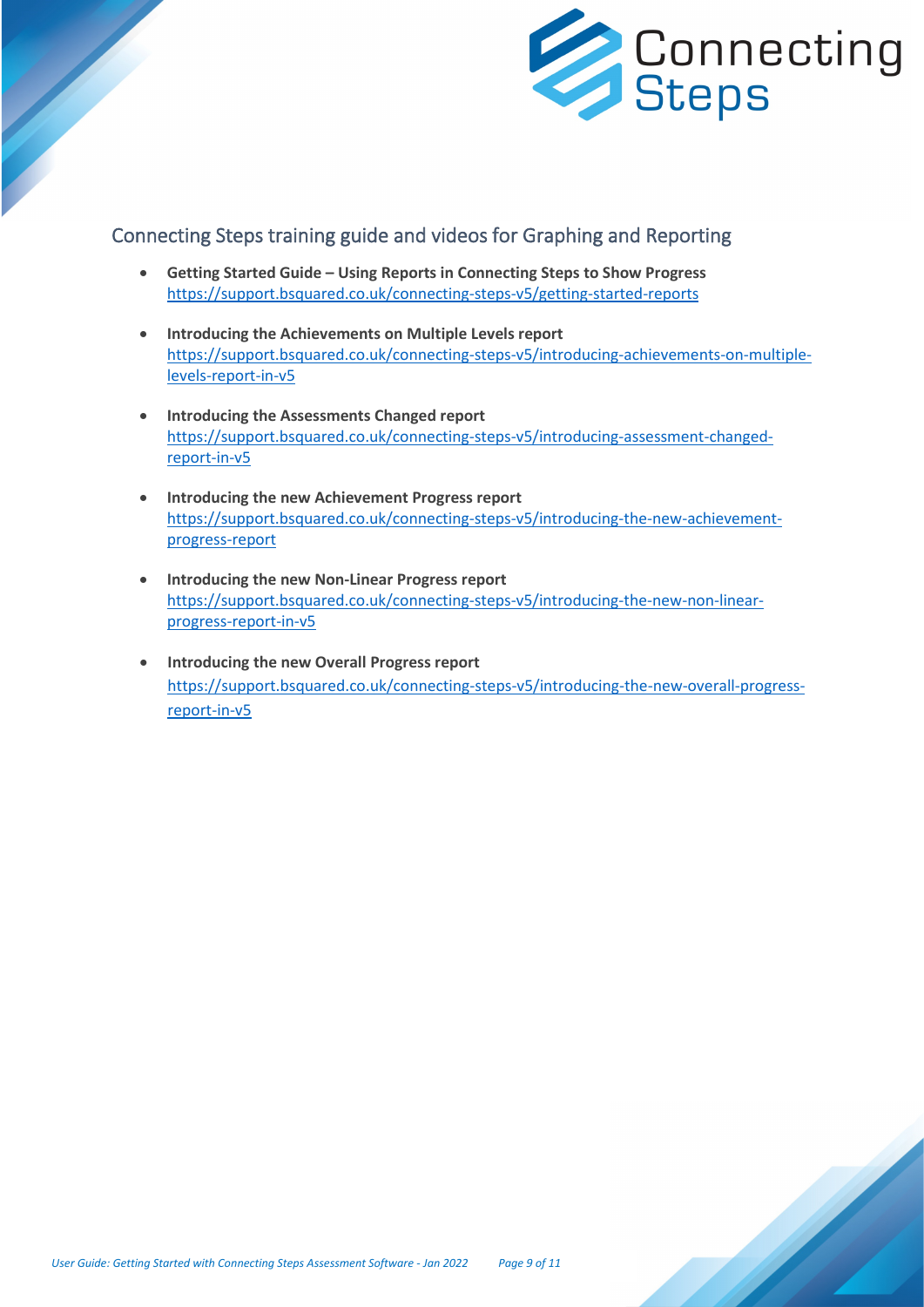

## <span id="page-9-0"></span>FAQs

#### Q: Can data be lost?

A: No! There is no Save button, so when you see the information on your screen, it's already stored on our servers. You can see who enters all information (and if any information is deleted, who deleted it) by using the History tab on your very left.

#### Q: Where is the information stored?

A: Your data is stored on our servers, which means we look after and backup your data. So, you don't need to worry about saving or transferring your data.

#### Q: How often should I record assessments?

A: We recommend that assessments should be up to date at the end of each half term (6 times a year). Teachers can choose to use the software daily or weekly as an ongoing system. This is the most effective way to use Connecting Steps. Little and often makes it easier to use and gives you more useful information on each student.

#### Q: Does a student have to achieve everything to complete a level?

A: No, schools can set a best fit percentage that students need to achieve. A large proportion of our schools set this to 80%. This means that when a student reaches 80% complete on a level, it will automatically change to completed. The Super Administrator of the software at your school will be prompted to set the best fit percentage when your school starts to use the software. However, teachers can use their professional judgment to mark a level complete early. Also, if you feel there are important skills which need to be worked on, you can turn off the best fit for that level and mark the level as complete once you feel it is complete.

#### Q: Can I remove an achievement that's been added in error?

A: Don't worry, if an achievement is added by mistake, it can be easily rectified. This video shows you how to fix any incorrectly added assessments - [https://support.bsquared.co.uk/connecting](https://support.bsquared.co.uk/connecting-steps-v5/how-to-delete-and-achievement?utm_source=V5-Onboarding&utm_medium=Guides&utm_campaign=User-Guide)[steps-v5/how-to-delete-and-achievement](https://support.bsquared.co.uk/connecting-steps-v5/how-to-delete-and-achievement?utm_source=V5-Onboarding&utm_medium=Guides&utm_campaign=User-Guide)